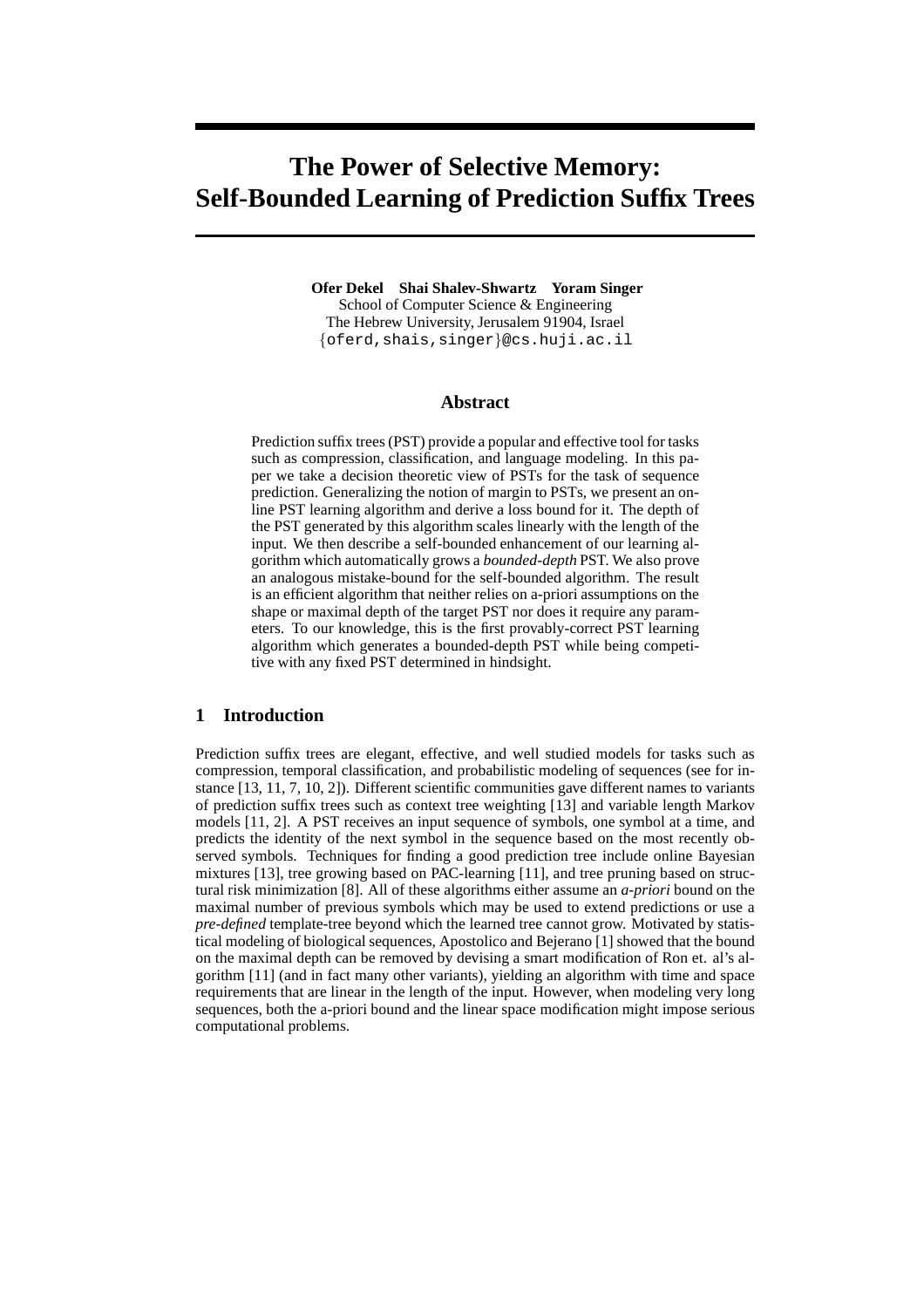In this paper we describe a variant of prediction trees for which we are able to devise a learning algorithm that grows bounded-depth trees, while remaining competitive with any fixed prediction tree chosen in hindsight. The resulting time and space requirements of our algorithm are bounded and scale polynomially with the complexity of the best prediction tree. Thus, we are able to sidestep the pitfalls of previous algorithms. The setting we employ is slightly more general than context-based sequence modeling as we assume that we are provided with both an input stream and an output stream. For concreteness, we assume that the input stream is a sequence of vectors  $\mathbf{x}_1, \mathbf{x}_2, \dots$  ( $\mathbf{x}_t \in \mathbb{R}^n$ ) and the output stream is a sequence of symbols  $y_1, y_2, \ldots$  over a finite alphabet *Y*. We denote a sub-sequence  $y_i, \ldots, y_j$ of the output stream by  $y_i^j$  and the set of all possible sequences by  $\mathcal{Y}^*$ . We denote the length of a sequence s by |s|. Our goal is to correctly predict each symbol in the out-



Figure 1: An illustration of the prediction process induced by a PST. The context in this example is:  $+++$ 

put stream  $y_1, y_2, \ldots$  On each time-step t we predict the symbol  $y_t$  based on an arbitrarily long context of previously observed output stream symbols,  $y_1^{t-1}$ , and based on the current input vector  $x_t$ . For simplicity, we focus on the binary prediction case where  $|\mathcal{Y}| = 2$  and for convenience we use  $\mathcal{Y} = \{-1, +1\}$  (or  $\{-, +\}$  for short) as our output alphabet. Our algorithms and analysis can be adapted to larger output alphabets using ideas from [5].

The hypotheses we use are confidence-rated and are of the form  $h : \mathcal{X} \times \mathcal{Y}^* \to \mathbb{R}$  where the sign of h is the predicted symbol and the magnitude of h is the confidence in this prediction. Each hypothesis is parameterized by a triplet  $(\mathbf{w}, \mathcal{T}, g)$  where  $\mathbf{w} \in \mathbb{R}^n$ ,  $\mathcal{T}$  is a suffix-closed subset of  $\mathcal{Y}^*$  and g is a *context function* from T into R (T is suffix closed if  $\forall s \in T$  it holds that all of the suffixes of s are also in  $T$ ). The prediction extended by a hypothesis  $h = (\mathbf{w}, \mathcal{T}, g)$  for the t'th symbol is,

$$
h(\mathbf{x}_t, \mathbf{y}_1^{t-1}) = \mathbf{w} \cdot \mathbf{x}_t + \sum_{i: \; \mathbf{y}_{t-i}^{t-1} \in \mathcal{T}} 2^{i/2} \; g\left(\mathbf{y}_{t-i}^{t-1}\right) \; . \tag{1}
$$

In words, the prediction is the sum of an inner product between the current input vector  $x_t$  with the weight vector w and the application of the function g to all the suffixes of the output stream observed thus far that also belong to  $\mathcal T$ . Since  $\mathcal T$  is a suffix-closed set, it can be described as a rooted tree whose nodes are the sequences constituting  $T$ . The children of a node  $s \in \mathcal{T}$  are all the sequences  $\sigma s \in \mathcal{T}$  ( $\sigma \in \mathcal{Y}$ ). Following the terminology of [11], we use the term *prediction suffix tree* (PST) for T and refer to  $s \in T$  as a sequence and a node interchangeably. We denote the length of the longest sequence in  $T$  by  $\text{depth}(T)$ . Given g, each node  $s \in \mathcal{T}$  is associated with a value  $g(s)$ . Note that in the prediction process, the contribution of each context  $y_{t-i}^{t-1}$  is multiplied by a factor which is exponentially decreasing in the length of  $y_{t-i}^{t-1}$ . This type of demotion of long suffixes is common to most PSTbased approaches [13, 7, 10] and reflects the a-priori assumption that statistical correlations tend to decrease as the time between events increases. An illustration of a PST where  $\mathcal{T} = \{\epsilon, -, +, +-, ++, -+, +, +\}$ , with the associated prediction for  $y_6$  given the context  $y_1^5 = -++$  is shown in Fig. 1. The predicted value of  $y_6$  in the example is  $sign(\mathbf{w}\cdot\mathbf{x}_t + 2^{-1/2} \times (-1) + 2^{-1} \times 4 + 2^{-3/2} \times 7)$ . Given T and g we define the extension of g to all strings over  $\mathcal{Y}^*$  by setting  $g(s) = 0$  for  $s \notin \mathcal{T}$ . Using this extension, Eq. (1) can be simplified to,

$$
h(\mathbf{x}_t, \mathbf{y}_1^{t-1}) = \mathbf{w} \cdot \mathbf{x}_t + \sum_{i=1}^{t-1} 2^{-i/2} g(\mathbf{y}_{t-i}^{t-1}) \quad . \tag{2}
$$

We use the online learning loss-bound model to analyze our algorithms. In the online model, learning takes place in rounds. On each round, an instance  $x_t$  is presented to the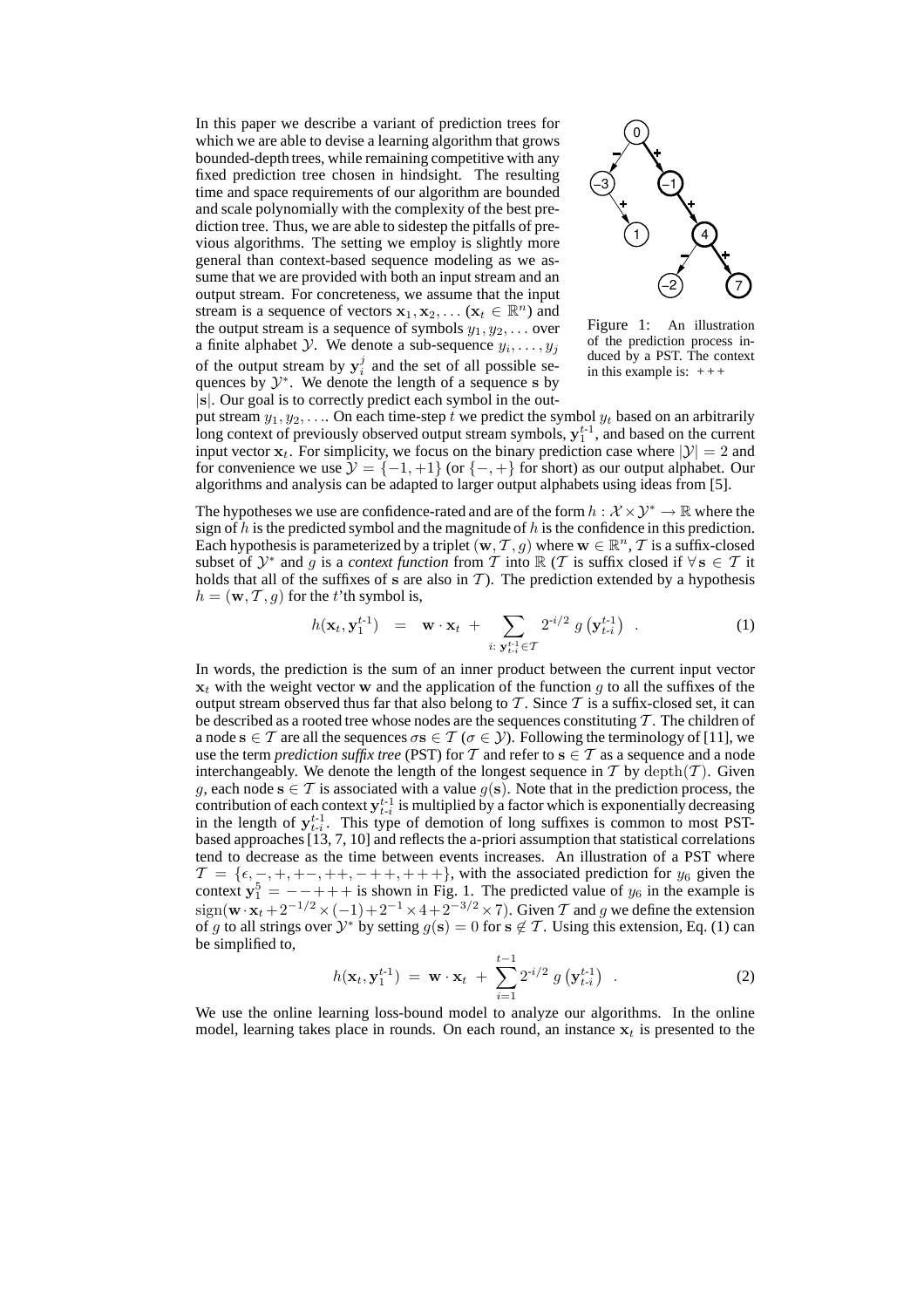online algorithm, which in return predicts the next output symbol. The predicted symbol, denoted  $\tilde{y}_t$  is defined to be the sign of  $h_t(\mathbf{x}_t, \mathbf{y}_1^{t-1})$ . Then, the correct symbol  $y_t$  is revealed and with the new input-output pair  $(\mathbf{x}_t, y_t)$  on hand, a new hypothesis  $h_{t+1}$  is generated which will be used to predict the next output symbol,  $y_{t+1}$ . In our setting, the hypotheses  $h_t$  we generate are of the form given by Eq. (2). Most previous PST learning algorithms employed probabilistic approaches for learning. In contrast, we use a decision theoretic approach by adapting the notion of *margin* to our setting. In the context of PSTs, this approach was first suggested by Eskin in [6]. We define the margin attained by the hypothesis  $h_t$  to be  $y_t h_t(\mathbf{x}_t, \mathbf{y}_1^{\mathcal{U}-1})$ . Whenever the current symbol  $y_t$  and the output of the hypothesis agree in their sign, the margin is positive. We would like our online algorithm to correctly predict the output stream  $y_1, \ldots, y_T$  with a sufficiently large margin of at least 1. This construction is common to many online and batch learning algorithms for classification [12, 4]. Specifically, we use the hinge loss as our margin-based loss function which serves as a proxy for the prediction error. Formally, the hinge loss attained on round  $t$  is defined as,  $\ell_t = \max \left\{ 0, 1 - y_t h_t \left( \mathbf{x}_t, \mathbf{y}_1^{t-1} \right) \right\}$ . The hinge-loss equals zero when the margin exceeds 1 and otherwise grows linearly as the margin gets smaller. The online algorithms discussed in this paper are designed to suffer small cumulative hinge-loss.

Our algorithms are analyzed by comparing their cumulative hinge-losses and prediction errors with those of any fixed hypothesis  $h^* = (\mathbf{w}^*, T^*, g^*)$  which can be chosen in hindsight, after observing the entire input and output streams. In deriving our loss and mistake bounds we take into account the complexity of  $h^*$ . Informally, the larger  $T^*$  and the bigger the coefficients of  $g^*(s)$ , the more difficult it is to compete with  $h^*$ . The squared norm of the context function  $q$  is defined as,

$$
||g||^2 = \sum_{\mathbf{s} \in \mathcal{T}} (g(\mathbf{s}))^2 . \tag{3}
$$

The complexity of a hypothesis h (and  $h^*$  in particular) is defined as the sum of  $||\mathbf{w}||^2$  and  $||g||^2$ . Using the extension of g to  $\mathcal{Y}^*$  we can evaluate  $||g||^2$  by summing over all s ∈  $\mathcal{Y}^*$ .

We present two online algorithms for learning large-margin PSTs. The first incrementally constructs a PST which grows linearly with the length of the input and output sequences, and thus can be arbitrarily large. While this construction is quite standard and similar methods were employed by previous PST-learning algorithms, it provides us with an infrastructure for our second algorithm which grows bounded-depth PSTs. We derive an explicit bound on the maximal depth of the PSTs generated by this algorithm. We prove that both algorithms are competitive with any fixed PST constructed in hindsight. To our knowledge, this is the first provably correct construction of a PST-learning algorithm whose space complexity does not depend on the length of the input-output sequences.

## **2 Learning PSTs of Unbounded Depth**

Having described the online prediction paradigm and the form of hypotheses used, we are left with the task of defining the initial hypothesis  $h_1$  and the hypothesis update rule. To facilitate our presentation, we assume that all of the instances presented to the online algorithm have a bounded Euclidean norm, namely,  $\|\mathbf{x}_t\| \leq 1$ . First, we define the initial hypothesis to be  $h_1 \equiv 0$ . We do so by setting  $\mathbf{w}_1 = (0, \ldots, 0), T_1 = \{\epsilon\}$  and  $g_1(\cdot) \equiv 0$ . As a consequence, the first prediction always incurs a unit loss. Next, we define the updates applied to the weight vector  $w_t$  and to the PST at the end of round t. The weight vector is updated by  $\mathbf{w}_{t+1} = \mathbf{w}_t + y_t \tau_t \mathbf{x}_t$ , where  $\tau_t = \ell_t/(||\mathbf{x}_t||^2 + 3)$ . Note that if the margin attained on this round is at least 1 then  $\ell_t = 0$  and thus  $w_{t+1} = w_t$ . This type of update is common to other online learning algorithms (e.g. [3]). We would like to note in passing that the operation  $w_t \cdot x_t$  in Eq. (2) can be replaced with an inner product defined via a Mercer kernel. To see this, note that  $w_t$  can be rewritten explicitly as  $\sum_{i=1}^{t-1} y_i \tau_i \mathbf{x}_i$  and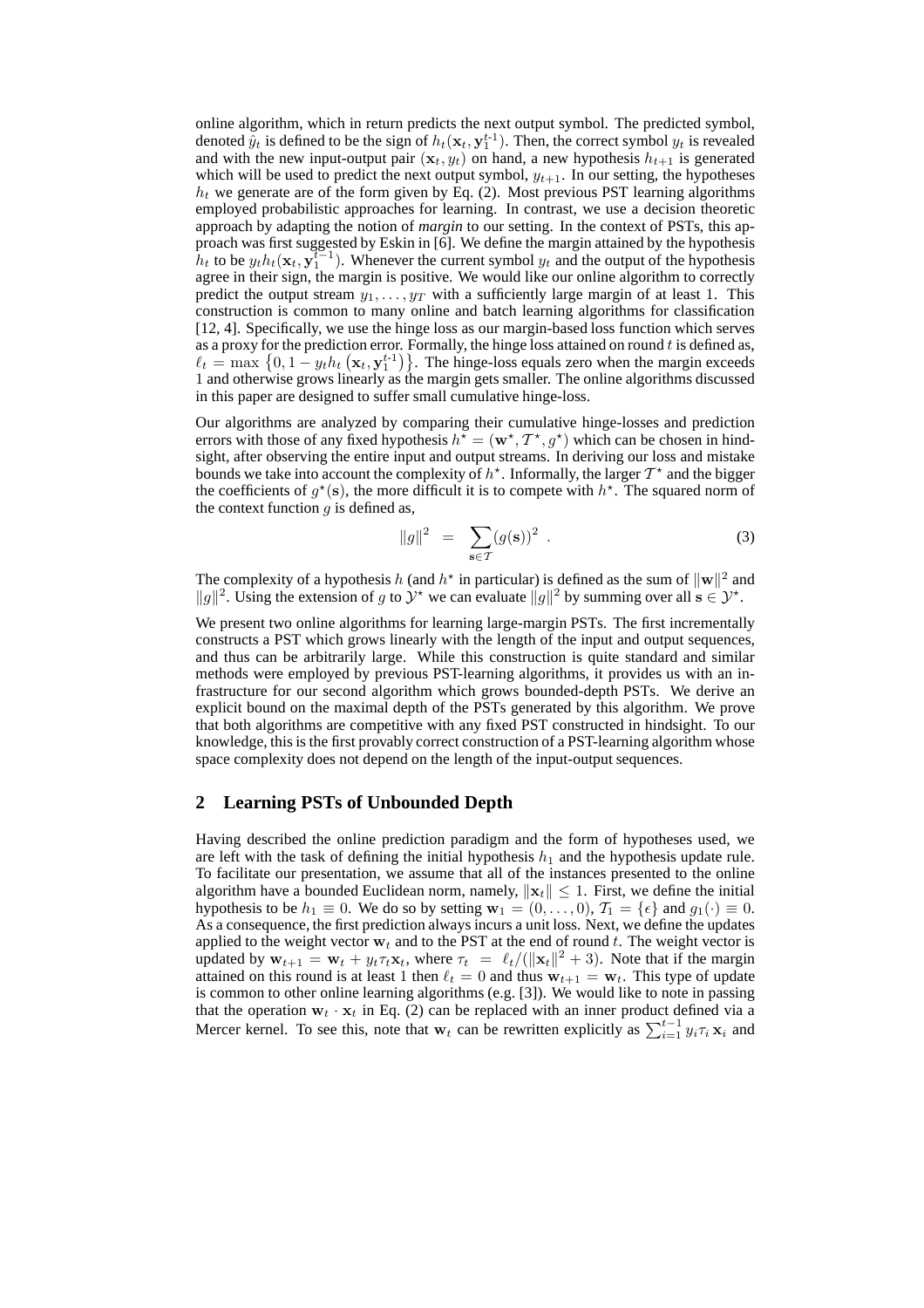**initialize:**  $w_1 = (0, \ldots, 0), \ T_1 = \{\epsilon\}, \ g_1(\mathbf{s}) = 0 \ \forall \mathbf{s} \in \mathcal{Y}^{\star}, \ P_0 = 0$ **for**  $t = 1, 2, ...$  **do** Receive an instance  $\mathbf{x}_t$  s.t.  $\|\mathbf{x}_t\| \leq 1$ Define:  $j = \max\{i : y_{t-i}^{t-1} \in T_t\}$ Calculate:  $h_t(\mathbf{x}_t, \mathbf{y}_1^{t-1}) = \mathbf{w}_t \cdot \mathbf{x}_t + \sum_{i=1}^j 2^{i/2} g_t(\mathbf{y}_{t-i}^{t-1})$ Predict:  $\hat{y}_t = \text{sign} \left( h_t \left( \mathbf{x}_t, \mathbf{y}_1^{t-1} \right) \right)$ Receive  $y_t$  and suffer loss:  $\ell_t = \max\left\{0, 1 - y_t h_t\left(\mathbf{x}_t, \mathbf{y}_1^{t-1}\right)\right\}$ Set:  $\tau_t = \ell_t / (||\mathbf{x}_t||^2 + 3)$  and  $d_t = t - 1$ self-bounded version modification required for **if**  $(\ell_t \leq 1/2)$  **then** self-bounded versior modification required Set:  $\tau_t = 0$ ,  $P_t = P_{t-1}$ ,  $d_t = 0$ , and continue to the next iteration **else** Set:  $d_t = \max \left\{ j , \left[ 2 \log_2(2\tau_t) - 2 \log_2 \left( \sqrt{P_{t-1}^2 + \tau_t \ell_t} - P_{t-1} \right) \right] \right\}$ Set:  $P_t = P_{t-1} + 2\tau_t 2^{-d_t/2}$ Update weight vector:  $\mathbf{w}_{t+1} = \mathbf{w}_t + y_t \tau_t \mathbf{x}_t$ Update tree:  $\mathcal{T}_{t+1} = \mathcal{T}_t \cup \{ \mathbf{y}_{t-i}^{t-1} : 1 \leq i \leq d_t \}$  $g_{t+1}(\mathbf{s}) = \begin{cases} g_t(\mathbf{s}) + y_t \; 2^{|\mathbf{s}|/2} \tau_t & \text{if } \mathbf{s} \in \{ \mathbf{y}_{t-i}^{t-1} : 1 \leq i \leq d_t \} \\ g_t(\mathbf{s}) & \text{otherwise} \end{cases}$  $g_t(\mathbf{s})$  otherwise

Figure 2: The online algorithms for learning a PST. The code outside the boxes defines the base algorithm for learning unbounded-depth PSTs. Including the pseudocode inside the boxes gives the self-bounded version.

therefore  $\mathbf{w}_t \cdot \mathbf{x}_t = \sum_i y_i \tau_i \mathbf{x}_i \cdot \mathbf{x}_t$ . Using a kernel operator K simply amounts to replacing the latter expression with  $\sum_i y_i \tau_i K(\mathbf{x}_i, \mathbf{x}_t)$ .

The update applied to the context function  $g_t$  also depends on the scaling factor  $\tau_t$ . However,  $g_t$  is updated only on those strings which participated in the prediction of  $\hat{y}_t$ , namely strings of the form  $y_{t-i}^{t-1}$  for  $1 \le i < t$ . Formally, for  $1 \le i < t$  our update takes the form  $g_{t+1}(\mathbf{y}_{t-i}^{t-1}) = g_t(\mathbf{y}_{t-i}^{t-1}) + y_t \ 2^{i/2} \ \tau_t$ . For any other string s,  $g_{t+1}(\mathbf{s}) = g_t(\mathbf{s})$ . The pseudocode of our algorithm is given in Fig. 2. The following theorem states that the algorithm in Fig. 2 is 2-competitive with any fixed hypothesis  $h^*$  for which  $||g^*||$  is finite.

**Theorem 1.** Let  $x_1, \ldots, x_T$  be an input stream and let  $y_1, \ldots, y_T$  be an output stream, *where every*  $\mathbf{x}_t \in \mathbb{R}^n$ ,  $\|\mathbf{x}_t\| \leq 1$  *and every*  $y_t \in \{-1, 1\}$ . Let  $h^* = (\mathbf{w}^*, \mathcal{T}^*, g^*)$  be an *arbitrary hypothesis such that*  $||g^*|| < \infty$  *and which attains the loss values*  $\ell_1^*, \ldots, \ell_T^*$  *on the input-output streams. Let*  $\ell_1, \ldots, \ell_T$  *be the sequence of loss values attained by the unbounded-depth algorithm in Fig. 2 on the input-output streams. Then it holds that,*

$$
\sum_{t=1}^T \ell_t^2 \ \leq \ 4 \left( \| \mathbf{w}^{\star} \|^2 + \| g^{\star} \|^2 \right) \ + \ 2 \sum_{t=1}^T \left( \ell_t^{\star} \right)^2 \ \ .
$$

*In particular, the above bounds the number of prediction mistakes made by the algorithm.*

*Proof.* For every  $t = 1, ..., T$  define  $\Delta_t = ||\mathbf{w}_t - \mathbf{w}^*||^2 - ||\mathbf{w}_{t+1} - \mathbf{w}^*||^2$  and,

$$
\hat{\Delta}_t = \sum_{\mathbf{s}\in\mathcal{Y}^*} (g_t(\mathbf{s}) - g^*(\mathbf{s}))^2 - \sum_{\mathbf{s}\in\mathcal{Y}^*} (g_{t+1}(\mathbf{s}) - g^*(\mathbf{s}))^2.
$$
 (4)

Note that  $||g_t||^2$  is finite for any value of t and that  $||g^*||^2$  is finite due to our assumption, therefore  $\hat{\Delta}_t$  is finite and well-defined. We prove the theorem by devising upper and lower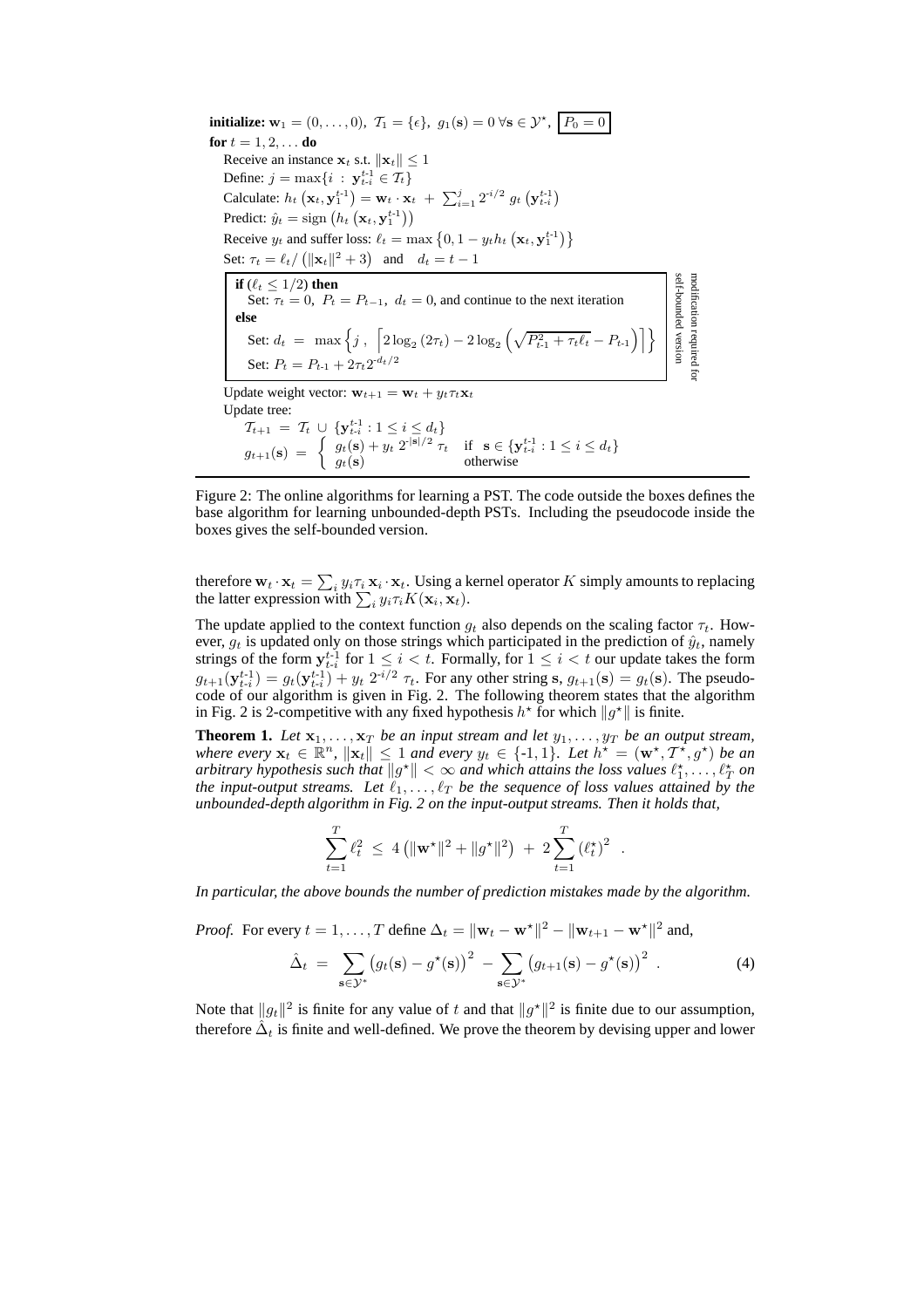bounds on  $\sum_{t}(\Delta_t + \hat{\Delta}_t)$ , beginning with the upper bound.  $\sum_{t} \Delta_t$  is a telescopic sum which collapses to  $\|\mathbf{w}_1 - \mathbf{w}^{\star}\|^2 - \|\mathbf{w}_{t+1} - \mathbf{w}^{\star}\|^2$ . Similarly,

$$
\sum_{t=1}^{T} \hat{\Delta}_t = \sum_{\mathbf{s} \in \mathcal{Y}^*} (g_1(\mathbf{s}) - g^*(\mathbf{s}))^2 - \sum_{\mathbf{s} \in \mathcal{Y}^*} (g_{t+1}(\mathbf{s}) - g^*(\mathbf{s}))^2.
$$
 (5)

Omitting negative terms and using the facts that  $\mathbf{w}_1 = (0, \dots, 0)$  and  $q_1(\cdot) \equiv 0$ , we get,

$$
\sum_{t=1}^{T} \left( \Delta_t + \hat{\Delta}_t \right) \leq ||\mathbf{w}^{\star}||^2 + \sum_{\mathbf{s} \in \mathcal{Y}^*} \left( g^{\star}(\mathbf{s}) \right)^2 = ||\mathbf{w}^{\star}||^2 + ||g^{\star}||^2.
$$
 (6)

Having proven an upper bound on  $\sum_t (\Delta_t + \hat{\Delta}_t)$ , we turn to the lower bound. First,  $\Delta_t$  can be rewritten as  $\Delta_t = ||\mathbf{w}_t - \mathbf{w}^*||^2 - ||(\mathbf{w}_{t+1} - \mathbf{w}_t) + (\mathbf{w}_t - \mathbf{w}^*)||^2$  and by expansion of the right-hand term we get that  $\Delta_t = -\|\mathbf{w}_{t+1} - \mathbf{w}_t\|^2 - 2(\mathbf{w}_{t+1} - \mathbf{w}_t) \cdot (\mathbf{w}_t - \mathbf{w}^*)$ . Using the value of  $w_{t+1}$  as defined in the update rule of the algorithm  $(w_{t+1} = w_t + y_t \tau_t \mathbf{x}_t)$  gives,

$$
\Delta_t = -\tau_t^2 \|\mathbf{x}_t\|^2 - 2 y_t \tau_t \mathbf{x}_t \cdot (\mathbf{w}_t - \mathbf{w}^\star) \tag{7}
$$

Next, we use similar manipulations to rewrite  $\hat{\Delta}_t$ . Unifying the two sums that make up  $\hat{\Delta}_t$ in Eq. (4) and adding null terms of the form  $0 = g_t(\mathbf{s}) - g_t(\mathbf{s})$ , we obtain,

$$
\hat{\Delta}_t = \sum_{\mathbf{s}\in\mathcal{Y}^*} \left[ \left( g_t(\mathbf{s}) - g^\star(\mathbf{s}) \right)^2 - \left( \left( g_{t+1}(\mathbf{s}) - g_t(\mathbf{s}) \right) + \left( g_t(\mathbf{s}) - g^\star(\mathbf{s}) \right) \right)^2 \right]
$$
\n
$$
= \sum_{\mathbf{s}\in\mathcal{Y}^*} \left[ -\left( g_{t+1}(\mathbf{s}) - g_t(\mathbf{s}) \right)^2 - 2 \left( \left( g_{t+1}(\mathbf{s}) - g_t(\mathbf{s}) \right) \left( g_t(\mathbf{s}) - g^\star(\mathbf{s}) \right) \right) \right].
$$

Let  $d_t = t - 1$  as defined in Fig. 2. Using the fact that  $g_{t+1}$  differs from  $g_t$  only on strings of the form  $y_{t-i}^{t-1}$ , where  $g_{t+1} (y_{t-i}^{t-1}) = g_t (y_{t-i}^{t-1}) + y_t 2^{i/2} \tau_t$ , we can write  $\hat{\Delta}_t$  as,

$$
\hat{\Delta}_t = \sum_{i=1}^{d_t} -2^{i} \tau_t^2 - 2 \sum_{i=1}^{d_t} y_t 2^{i/2} \tau_t \left( g_t \left( \mathbf{y}_{t-i}^{t-1} \right) - g^{\star} \left( \mathbf{y}_{t-i}^{t-1} \right) \right) \tag{8}
$$

Summing Eqs. (7-8) gives,

$$
\Delta_t + \hat{\Delta}_t = -\tau_t^2 \left( \|\mathbf{x}_t\|^2 + \sum_{i=1}^{d_t} 2^{-i} \right) - 2\tau_t y_t \left( \mathbf{w}_t \cdot \mathbf{x}_t + \sum_{i=1}^{d_t} 2^{-i/2} g_t \left( \mathbf{y}_{t-i}^{t-1} \right) \right) + 2\tau_t y_t \left( \mathbf{w}^* \cdot \mathbf{x}_t + \sum_{i=1}^{d_t} 2^{-i/2} g^* \left( \mathbf{y}_{t-i}^{t-1} \right) \right).
$$
\n(9)

Using  $\sum_{i=1}^{d_t} 2^{-i} \le 1$  with the definitions of  $h_t$  and  $h^*$  from Eq. (2), we get that,

$$
\Delta_t + \hat{\Delta}_t \geq -\tau_t^2 (\|\mathbf{x}_t\|^2 + 1) - 2\tau_t y_t h_t (\mathbf{x}_t, \mathbf{y}_1^{t-1}) + 2\tau_t y_t h^* (\mathbf{x}_t, \mathbf{y}_1^{t-1})
$$
 (10)

Denote the right-hand side of Eq. (10) by  $\Gamma_t$  and recall that the loss is defined as max $\{0, 1-\}$  $y_t h_t(\mathbf{x}_t, \mathbf{y}_1^{t-1})$ . Therefore, if  $\ell_t > 0$  then  $-y_t h_t(\mathbf{x}_t, \mathbf{y}_1^{t-1}) = \ell_t - 1$ . Multiplying both sides of this equality by  $\tau_t$  gives  $-\tau_t y_t h_t(\mathbf{x}_t, \mathbf{y}_1^{t-1}) = \tau_t(\ell_t - 1)$ . Now note that this equality also holds when  $\ell_t = 0$  since then  $\tau_t = 0$  and both sides of the equality simply equal zero. Similarly, we have that  $y_t h^*(\mathbf{x}_t, \mathbf{y}_1^{t-1}) \geq 1 - \ell_t^*$ . Plugging these two inequalities into Eq. (10) gives that,

$$
\Gamma_t \geq -\tau_t^2(\|\mathbf{x}_t\|^2 + 1) + 2\tau_t(\ell_t - 1) + 2\tau_t(1 - \ell_t^*) ,
$$

which in turn equals  $-\tau_t^2(\|\mathbf{x}_t\|^2 + 1) + 2\tau_t \ell_t - 2\tau_t \ell_t^*$ . The lower bound on  $\Gamma_t$  still holds if we subtract from it the non-negative term  $(2^{1/2}\tau_t - 2^{-1/2}\ell_t^*)^2$ , yielding,

$$
\Gamma_t \geq -\tau_t^2 (\|\mathbf{x}_t\|^2 + 1) + 2\tau_t \,\ell_t - 2\tau_t \,\ell_t^{\star} - (2\tau_t^2 - 2\tau_t \ell_t^{\star} + (\ell_t^{\star})^2/2) \n= -\tau_t^2 (\|\mathbf{x}_t\|^2 + 3) + 2\tau_t \,\ell_t - (\ell_t^{\star})^2/2.
$$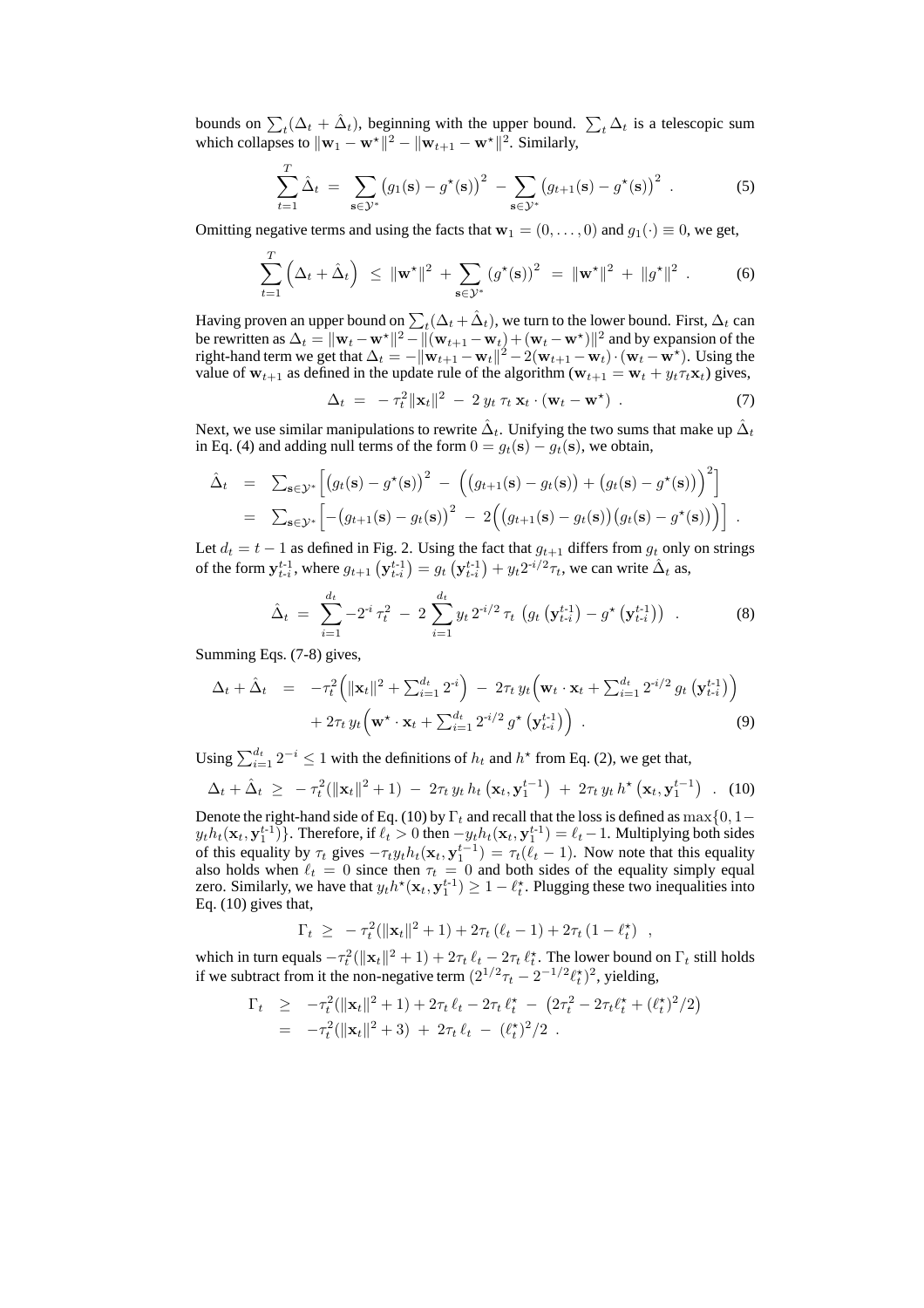Using the definition of  $\tau_t$  and using the assumption that  $||\mathbf{x}_t||^2 \leq 1$ , we get,

$$
\Gamma_t \geq -\tau_t \ell_t + 2\tau_t \ell_t - \frac{(\ell_t^*)^2}{2} = \frac{\ell_t^2}{\|\mathbf{x}_t\|^2 + 3} - \frac{(\ell_t^*)^2}{2} \geq \ell_t^2 / 4 - (\ell_t^*)^2 / 2 \quad (11)
$$

Since Eq. (10) implies that  $\Delta_t + \hat{\Delta}_t \ge \Gamma_t$ , summing  $\Delta_t + \hat{\Delta}_t$  over all values of t gives,

$$
\sum_{t=1}^T \left( \Delta_t + \hat{\Delta}_t \right) \ \geq \ \frac{1}{4} \sum_{t=1}^T \ell_t^2 \ - \ \frac{1}{2} \sum_{t=1}^T (\ell_t^{\star})^2 \ .
$$

Combining the bound above with Eq. (6) gives the bound stated by the theorem. Finally, we obtain a mistake bound by noting that whenever a prediction mistake occurs,  $\ell_t \geq 1$ .  $\Box$ 

We would like to note that the algorithm for learning unbounded-depth PSTs constructs a sequence of PSTs,  $T_1, \ldots, T_T$ , such that  $\operatorname{depth}(T_t)$  may equal t. Furthermore, the number of new nodes added to the tree on round t is on the order of t, resulting in  $\mathcal{T}_t$  having  $O(t^2)$  nodes. However, PST implementation tricks in [1] can be used to reduce the space complexity of the algorithm from quadratic to linear in t.

#### **3 Self-Bounded Learning of PSTs**

The online learning algorithm presented in the previous section has one major drawback, the PSTs it generates can keep growing with each online round. We now describe a modification to the algorithm which casts a limit on the depth of the PST that is learned. Our technique does not rely on arbitrary assumptions on the structure of the tree (e.g. maximal tree depth) nor does it require any parameters. The algorithm determines the depth to which the PST should be updated automatically, and is therefore named the *self-bounded* algorithm for PST learning. The self-bounded algorithm is obtained from the original unbounded algorithm by adding the lines enclosed in boxes in Fig. 2.

A new variable  $d_t$  is calculated on every online iteration. On rounds where an update takes place, the algorithm updates the PST up to depth  $d_t$ , adding nodes if necessary. Below this depth, no nodes are added and the context function is not modified. The definition of  $d_t$  is slightly involved, however it enables us to prove that we remain competitive with any fixed hypothesis (Thm. 2) while maintaining a bounded-depth PST (Thm. 3). A point worth noting is that the criterion for performing updates has also changed. Before, the online hypothesis was modified whenever  $\ell_t > 0$ . Now, an update occurs only when  $\ell_t > 1/2$ , tolerating small values of loss. Intuitively, this relaxed margin requirement is what enables us to avoid deepening the tree. The algorithm is allowed to predict with lower confidence and in exchange the PST can be kept small. The trade-off between PST size and confidence of prediction is adjusted automatically, extending ideas from [9]. While the following theorem provides a loss bound, this bound can be immediately used to bound the number of prediction mistakes made by the algorithm.

**Theorem 2.** Let  $x_1, \ldots, x_T$  *be an input stream and let*  $y_1, \ldots, y_T$  *be an output stream, where every*  $\mathbf{x}_t \in \mathbb{R}^n$ ,  $\|\mathbf{x}_t\| \leq 1$  *and every*  $y_t \in \{-1, 1\}$ . Let  $h^* = (\mathbf{w}^*, \mathcal{T}^*, g^*)$  be an *arbitrary hypothesis such that*  $||g^*|| < \infty$  *and which attains the loss values*  $\ell_1^*, \ldots, \ell_T^*$  *on* the input-output streams. Let  $\ell_1, \ldots, \ell_T$  be the sequence of loss values attained by the self*bounded algorithm in Fig. 2 on the input-output streams. Then the sum of squared-losses attained on those rounds where*  $\ell_t > 1/2$  *is bounded by,* 

$$
\sum_{t:\ell_t > \frac{1}{2}} \ell_t^2 \ \leq \ \Big( \ (1 + \sqrt{5}) \, \|g^{\star}\| \ + \ 2 \, \|{\mathbf{w}}^{\star}\| \ + \ \Big( 2 \, \sum_{t=1}^T (\ell_t^{\star})^2 \Big)^{1/2} \ \Big)^2
$$

.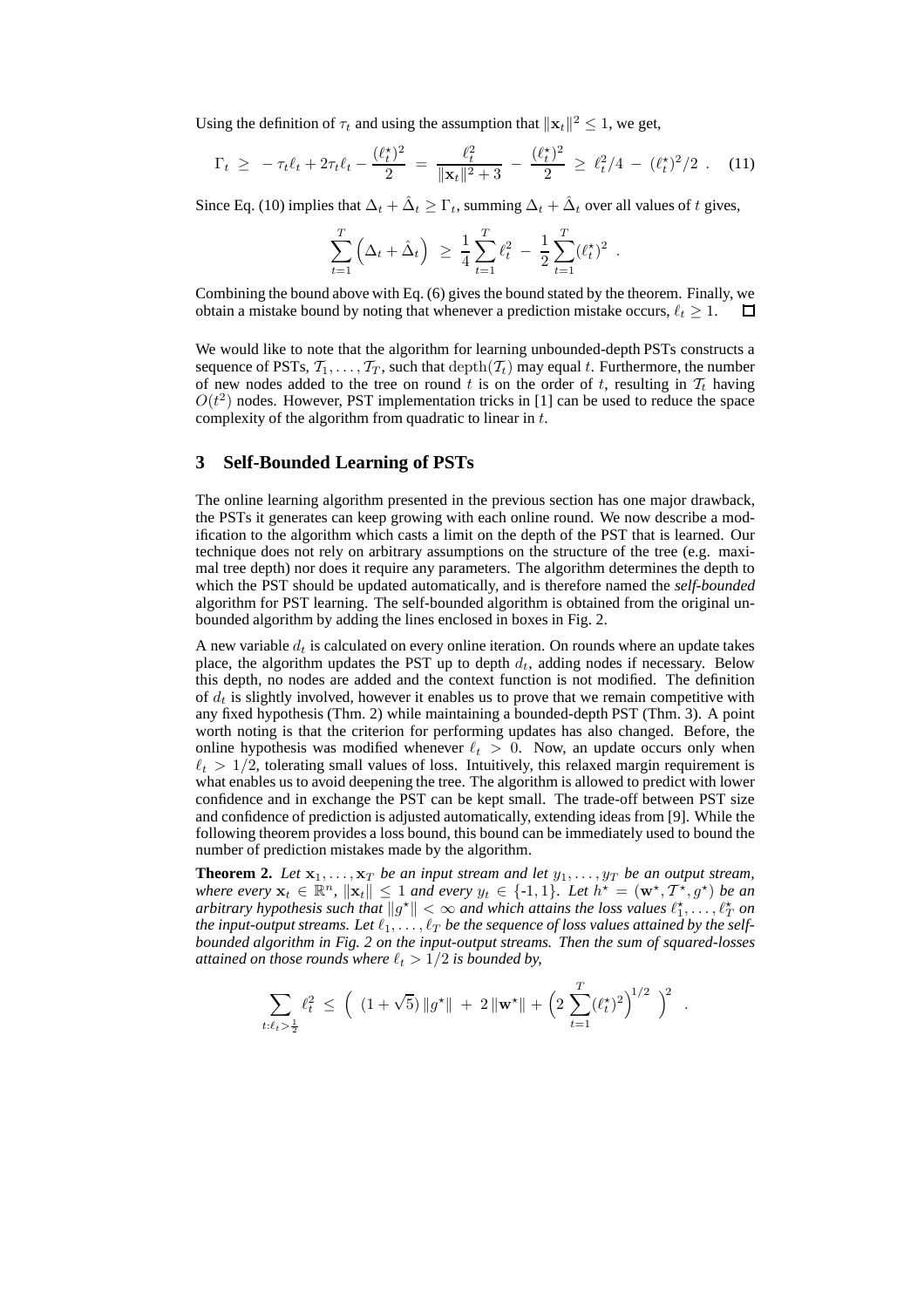*Proof.* We define  $\Delta_t$  and  $\hat{\Delta}_t$  as in the proof of Thm. 1. First note that the inequality in Eq. (9) in the proof of Thm. 1 still holds. Using the fact that  $\sum_{i=1}^{d_t} 2^{-i} \leq 1$  with the definitions of  $h_t$  and  $h^*$  from Eq. (2), Eq. (9) becomes,

$$
\Delta_t + \hat{\Delta}_t \geq -\tau_t^2 (\|\mathbf{x}_t\|^2 + 1) - 2\tau_t y_t h_t (\mathbf{x}_t, \mathbf{y}_1^{t-1}) + 2\tau_t y_t h^* (\mathbf{x}_t, \mathbf{y}_1^{t-1}) - 2\tau_t y_t \sum_{i=d_t+1}^{t-1} 2^{i/2} g^* (\mathbf{y}_{t-i}^{t-1})
$$
\n(12)

Using the Cauchy-Schwartz inequality we get that

$$
\Big|\sum_{i=d_t+1}^{t-1} 2^{i/2} g^{\star} \left(\mathbf{y}_{t-i}^{t-1}\right)\Big| \leq \Big(\sum_{i=d_t+1}^{t-1} 2^{i}\Big)^{1/2} \Big(\sum_{i=d_t+1}^{t-1} \left(g^{\star} \left(\mathbf{y}_{t-i}^{t-1}\right)\right)^{2}\Big)^{1/2} \leq 2^{-d_t/2} \|g^{\star}\|.
$$

Plugging the above into Eq. (12) and using the definition of  $\Gamma_t$  from the proof of Thm. 1 gives  $\Delta_t + \hat{\Delta}_t \ge \Gamma_t - 2\tau_t 2^{-d_t/2} ||g^*||$ . Using the upper bound on  $\Gamma_t$  from Eq. (11) gives,

$$
\Delta_t + \hat{\Delta}_t \ge \tau_t \ell_t - (\ell_t^*)^2 / 2 - 2 \tau_t 2^{d_t/2} \|g^*\| \tag{13}
$$

For every  $1 \leq t \leq T$ , define  $L_t = \sum_{i=1}^t \tau_i \ell_i$  and  $P_t = \sum_{i=1}^t \tau_i 2^{1-d_i/2}$ , and let  $P_0 =$  $L_0 = 0$ . Summing Eq. (13) over t and comparing to the upper bound in Eq. (6) we get,

$$
L_T \leq ||g^*||^2 + ||\mathbf{w}^*||^2 + (1/2) \sum_{t=1}^T (\ell_t^*)^2 + ||g^*|| P_T . \tag{14}
$$

We now use an inductive argument to prove that  $P_t \leq \sqrt{L_t}$  for all  $0 \leq t \leq T$ . This inequality trivially holds for  $t = 0$ . Assume that  $P_{t-1} \leq L_{t-1}$ . Expanding  $P_t$  we get that

$$
P_t^2 = \left(P_{t-1} + \tau_t 2^{1-d_t/2}\right)^2 = P_{t-1}^2 + P_{t-1} 2^{2-d_t/2} \tau_t + 2^{2-d_t} \tau_t^2 \ . \tag{15}
$$

We therefore need to show that the right-hand side of Eq. (15) is at most  $L_t$ . The definition of  $d_t$  implies that  $2^{-d_t/2}$  is at most  $((P_{t-1}^2 + \tau_t \ell_t)^{1/2} - P_{t-1})/(2\tau_t)$ . Plugging this fact into the right-hand side of Eq. (15) gives that  $P_t^2$  cannot exceed  $P_{t-1}^2 + \tau_t \ell_t$ . Using the inductive assumption  $P_{t-1}^2 \leq L_{t-1}$  we get that  $P_t^2 \leq L_{t-1} + \tau_t \ell_t = L_t$  and the inductive argument is proven. In particular, we have shown that  $P_T \leq \sqrt{L_T}$ . Combining this inequality with Eq. (14) we get that

$$
\left(\sqrt{L_T}\right)^2 - \|g^*\| \sqrt{L_T} - \|g^*\|^2 - \|w^*\|^2 - (1/2) \sum_{t=1}^T (\ell_t^*)^2 \leq 0.
$$

The above equation is a quadratic inequality in  $\sqrt{L_T}$  from which it follows that  $\sqrt{L_t}$  can be at most as large as the positive root of this equation, namely,

$$
\sqrt{L_T} \leq \frac{1}{2} \left( \|g^{\star}\| + \left(5\|g^{\star}\|^2 + 4\|{\bf w}^{\star}\|^2 + 2\sum_{t=1}^T (\ell_t^{\star})^2 \right)^{1/2} \right)
$$

Using the the fact that  $\sqrt{a^2 + b^2} \le (a + b)$   $(a, b \ge 0)$  we get that,

$$
\sqrt{L_T} \le \frac{1+\sqrt{5}}{2} \|g^*\| + \|\mathbf{w}^*\| + \left(\frac{1}{2} \sum_{t=1}^T (\ell_t^*)^2\right)^{1/2} . \tag{16}
$$

.

If  $\ell_t \leq 1/2$  then  $\tau_t \ell_t = 0$  and otherwise  $\tau_t \ell_t \geq \ell_t^2/4$ . Therefore, the sum of  $\ell_t^2$  over the rounds for which  $\ell_t > 1/2$  is less than  $4 L_t$ , which yields the bound of the theorem.